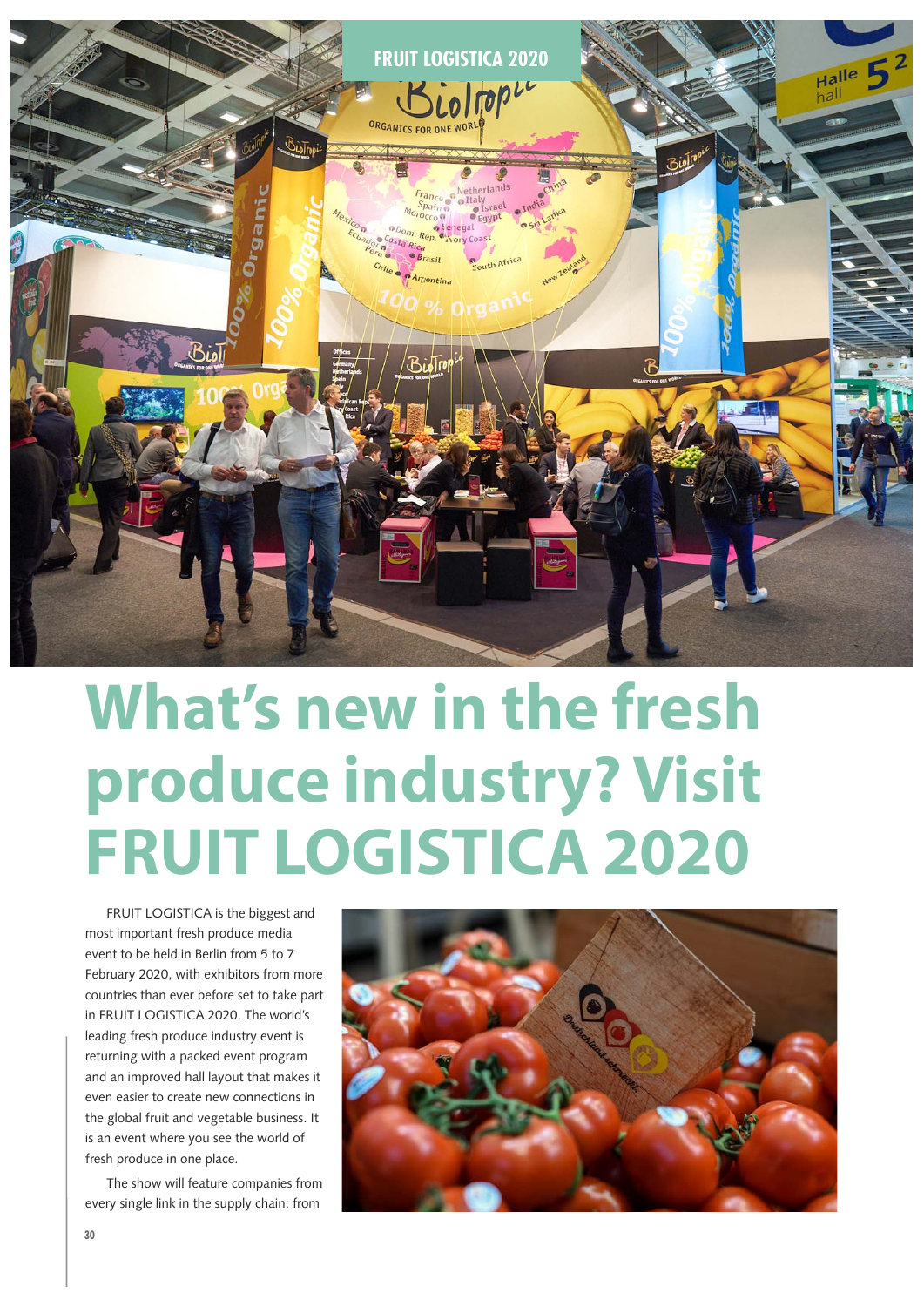## **FRUIT LOGISTICA 2020 Fruit Logistica**

growers and exporters to importers, wholesalers and retailers; from specialists in breeding and crop protection to experts in technology and packaging; from transport and logistics operators to marketing agencies and certification providers. And by presenting an unrivalled number of new products, services and ideas, FRUIT LOGISTICA also represents the best opportunity to embark on a new commercial journey to almost any corner of the globe.

Being at the leading exhibition for the global fruit trade also ensures that participants come into direct contact with those people who have the freshest perspective on how the market is changing. FRUIT LOGISTICA offers something new for everyone, every time they visit.

In this regards, Ecuador will be the upcoming year's official FRUIT LOGIS-TICA partner country, will present new and exciting products like golden berries, tamarillos, soursops and Andean blueberries, which offer the market fresh colours and tastes. In fact, every country present

has something new to offer. Trade visitors should look out for orange-skinned, pinkfleshed apples with a tropical taste, for lettuce leaves that double as a serving spoon, for miniature melons that fit in the palm of the hand, and much more.

As the event's latest trade visitor survey illustrates, almost 86 percent of the more than 78,000 trade visitors from all over the world who came last time around were directly involved in sourcing and distributing fruit and vegetables, with many more in the fields of production and export looking to purchase new technologies, services and raw materials. Around 80 percent of the trade visitors hold a leading management position in their companies.

FRUIT LOGISTICA's largest country by number of exhibitors, Italy, will be present in three connected halls, making it much more convenient for those interested in exploring what the Italian Peninsula has to offer.

What brings them back to Berlin again and again? For many, the key thing is knowing that there will be new products to see. When it comes to procuring fresh fruit and vegetables, buying the right machinery, or selecting the best packaging, staying one step ahead is essential. FRUIT LOGISTICA 2019 was packed with fresh ideas – environmentally friendly packaging, ready-to-eat ranges, exciting new varieties, space-age technology – and next year's show will bring even more innovation to the fore. No other event in the world enables those in the fresh produce business to evaluate so many different options in one place.

Finding their way around FRUIT LOGISTICA 2020 and discovering the very best the industry has to offer will be easier than ever this time around for trade visitors, thanks to a revised layout that groups together specific countries and segments, making the fair easier to navigate and explore.

For the first time, many of the event's key international exhibitors – including BayWa, Edeka, Fresh Del Monte, GlobalG.A.P., SanLucar and Zespri and a